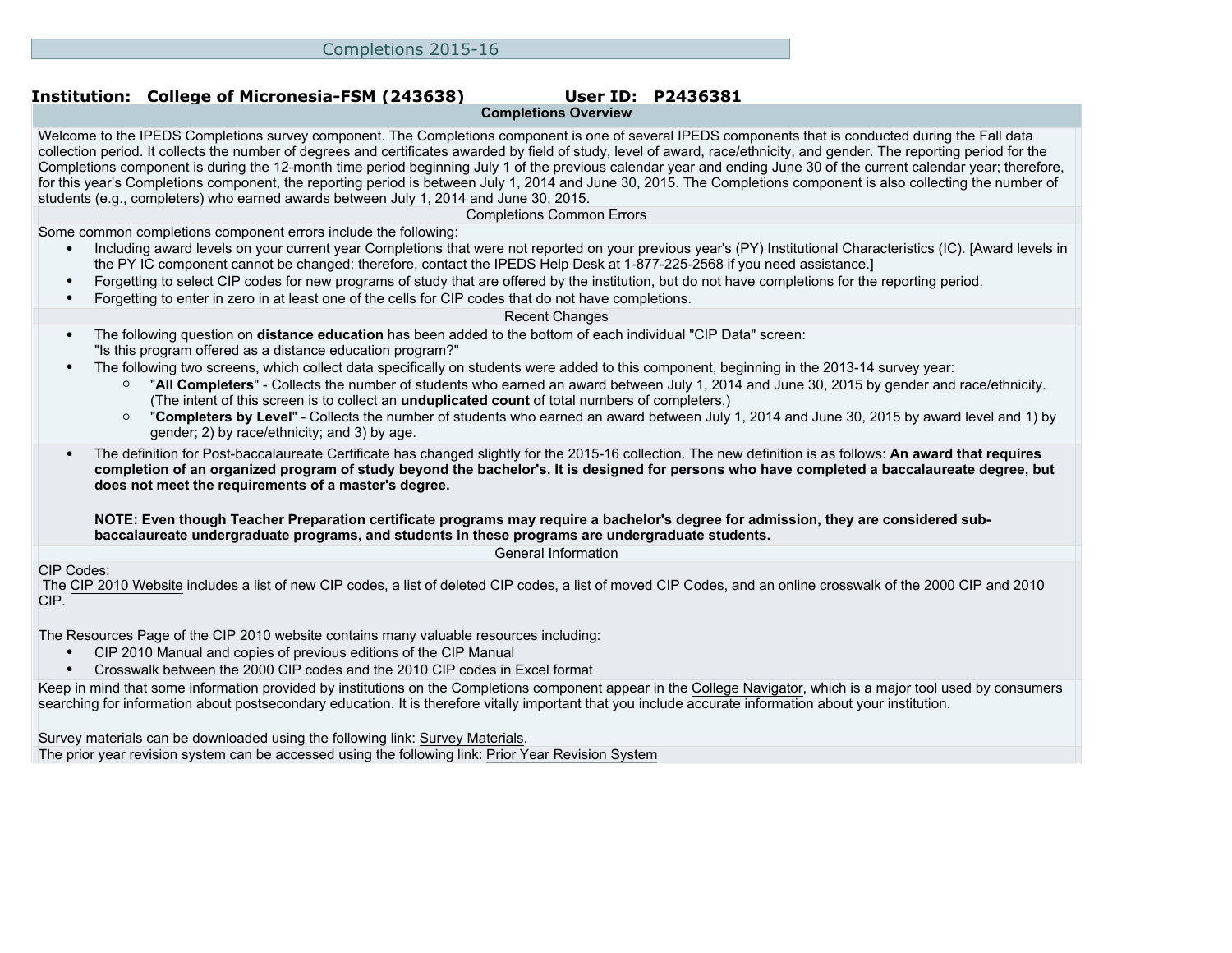# **Completions CIP Data**

| <b>CIPCODE</b>                              | Award<br>Level                   |              | Major Gender | <b>Non</b><br>Resident<br>Alien  | <b>Hispanic</b><br>Latino | American<br>Indian or<br>Alaska<br><b>Native</b> | Asian                            | <b>Black or</b><br>African<br>American | <b>Native</b><br>Hawaiian<br>or Other<br><b>Pacific</b><br>Islander | White                            | Two<br><b>or</b><br>more<br>Races | Race/<br><u>et</u> hnicity<br>unknown | <b>Total</b>          | distance<br>education<br>program |
|---------------------------------------------|----------------------------------|--------------|--------------|----------------------------------|---------------------------|--------------------------------------------------|----------------------------------|----------------------------------------|---------------------------------------------------------------------|----------------------------------|-----------------------------------|---------------------------------------|-----------------------|----------------------------------|
| 01.0000                                     | $3 -$                            |              | Men          | $\overline{0}$                   | $\mathbf 0$               | $\overline{0}$                                   | $\mathbf 0$                      | 0                                      | 4                                                                   | $\Omega$                         | $\mathbf 0$                       | $\overline{0}$                        | 4                     |                                  |
| Agriculture, General                        | Associate's<br>degree            | -1           | Women        | $\overline{0}$                   | 0                         | $\overline{0}$                                   | 0                                | $\overline{0}$                         | $\overline{2}$                                                      | $\Omega$                         | $\overline{0}$                    | 0                                     | $\overline{2}$        |                                  |
|                                             |                                  |              | Total        | $\overline{0}$                   | 0                         | $\Omega$                                         | $\overline{0}$                   | $\overline{0}$                         | 6                                                                   | $\Omega$                         | $\overline{0}$                    | 0                                     | 6                     | <b>No</b>                        |
| 01.0401<br>Agricultural and Food            | 2 - Awards of<br>at least 1 but  |              | Men<br>Women | $\overline{0}$<br>$\overline{0}$ | $\mathsf{O}\xspace$<br>0  | 0<br>0                                           | $\overline{0}$<br>$\overline{0}$ | $\overline{0}$<br>$\overline{0}$       | 14<br>6                                                             | $\overline{0}$<br>$\overline{0}$ | $\overline{0}$<br>$\overline{0}$  | $\overline{0}$<br>$\overline{0}$      | 14<br>$6\phantom{1}6$ |                                  |
| <b>Products Processing</b>                  | less than 2                      | 1            | Total        | $\overline{0}$                   | $\mathbf 0$               | $\Omega$                                         | $\overline{0}$                   | $\overline{0}$                         | 20                                                                  | $\Omega$                         | $\Omega$                          | $\overline{0}$                        | 20                    | <b>No</b>                        |
|                                             | academic<br>years                |              |              |                                  |                           |                                                  |                                  |                                        |                                                                     |                                  |                                   |                                       |                       |                                  |
| 04.0901                                     | 2 - Awards of                    |              | Men          | 0                                | $\boldsymbol{0}$          | $\overline{0}$                                   | 0                                | 0                                      | 0                                                                   | $\overline{0}$                   | $\mathbf 0$                       | 0                                     | 0                     |                                  |
| Architectural                               | at least 1 but                   |              | Women        | $\mathbf 0$                      | 0                         | 0                                                | 0                                | $\mathbf 0$                            | $\overline{0}$                                                      | $\overline{0}$                   | $\boldsymbol{0}$                  | 0                                     | $\mathbf 0$           |                                  |
| Technology/Technician                       | less than 2<br>academic<br>years | 1            | Total        | $\overline{0}$                   | $\overline{0}$            | $\Omega$                                         | $\overline{0}$                   | $\Omega$                               | $\Omega$                                                            | $\Omega$                         | $\overline{0}$                    | $\Omega$                              | $\overline{0}$        | No                               |
| 04.0901                                     | $3 -$                            |              | Men          | $\overline{0}$                   | 0                         | $\Omega$                                         | 0                                | $\mathbf{0}$                           | $\overline{0}$                                                      | $\overline{0}$                   | $\overline{0}$                    | 0                                     | $\mathbf{0}$          |                                  |
| Architectural                               | Associate's                      | 1            | Women        | $\overline{0}$                   | 0                         | 0                                                | $\overline{0}$                   | $\boldsymbol{0}$                       | 0                                                                   | $\mathbf{0}$                     | $\overline{0}$                    | 0                                     | $\mathbf 0$           |                                  |
| Technology/Technician                       | degree                           |              | Total        | $\overline{0}$                   | $\mathsf{O}\xspace$       | 0                                                | $\boldsymbol{0}$                 | $\overline{0}$                         | $\overline{0}$                                                      | $\mathbf{0}$                     | $\overline{0}$                    | 0                                     | $\overline{0}$        | <b>No</b>                        |
| 09.0199                                     | 3 -                              |              | Men          | $\overline{0}$                   | $\overline{0}$            | $\Omega$                                         | $\overline{0}$                   | $\Omega$                               | $\overline{0}$                                                      | $\Omega$                         | 0                                 | 0                                     | 0                     |                                  |
| Communication and Media<br>Studies, Other   | Associate's<br>degree            |              | Women        | $\overline{0}$                   | $\overline{0}$            | $\Omega$                                         | $\overline{0}$                   | $\overline{0}$                         | $\overline{0}$                                                      | $\overline{0}$                   | $\overline{0}$                    | $\overline{0}$                        | $\overline{0}$        |                                  |
|                                             |                                  |              | Total        | $\overline{0}$                   | $\overline{0}$            | 0                                                | $\overline{0}$                   | $\overline{0}$                         | $\overline{0}$                                                      | $\overline{0}$                   | $\overline{0}$                    | $\overline{0}$                        | $\overline{0}$        | No                               |
| 11.0101<br>Computer and Information         | $3 -$<br>Associate's             | $\mathbf 1$  | Men<br>Women | $\mathbf 0$                      | 0                         | 0<br>0                                           | $\overline{0}$<br>$\overline{0}$ | $\mathbf 0$<br>$\overline{0}$          | 27<br>12                                                            | $\overline{0}$<br>$\overline{0}$ | $\overline{0}$<br>$\overline{0}$  | 0                                     | 27<br>12              |                                  |
| Sciences, General                           | degree                           |              | Total        | $\boldsymbol{0}$<br>$\mathbf 0$  | 0<br>0                    | 0                                                | 0                                | $\overline{0}$                         | 39                                                                  | $\overline{0}$                   | $\overline{0}$                    | $\boldsymbol{0}$<br>0                 | 39                    | <b>No</b>                        |
| 13.1001                                     | 4 - Awards of                    |              | Men          | $\mathbf 0$                      | 0                         | 0                                                | 0                                | $\overline{0}$                         | $\overline{0}$                                                      | $\overline{0}$                   | $\mathbf 0$                       | 0                                     | $\boldsymbol{0}$      |                                  |
| Special Education and                       | at least 2 but                   |              | Women        | $\overline{0}$                   | 0                         | 0                                                | 0                                | $\overline{0}$                         | $\overline{0}$                                                      | $\Omega$                         | $\overline{0}$                    | $\overline{0}$                        | $\Omega$              |                                  |
| Teaching, General                           | less than 4<br>academic<br>years | 1            | Total        | $\Omega$                         | $\overline{0}$            | $\Omega$                                         | $\Omega$                         | $\Omega$                               | $\overline{0}$                                                      | $\Omega$                         | $\Omega$                          | $\overline{0}$                        | $\Omega$              | No                               |
| 13.1202                                     | $3 -$                            |              | Men          | $\overline{0}$                   | 0                         | $\mathbf{0}$                                     | $\mathbf 0$                      | $\mathbf 0$                            | $\overline{0}$                                                      | $\overline{0}$                   | $\overline{0}$                    | 0                                     | $\mathbf{0}$          |                                  |
| <b>Elementary Education and</b>             | Associate's                      | 1            | Women        | $\overline{0}$                   | $\mathsf{O}\xspace$       | 0                                                | $\overline{0}$                   | $\overline{0}$                         | $\overline{0}$                                                      | $\overline{0}$                   | $\overline{0}$                    | $\overline{0}$                        | $\overline{0}$        |                                  |
| Teaching                                    | degree                           |              | Total        | $\overline{0}$                   | 0                         | 0                                                | $\overline{0}$                   | $\overline{0}$                         | $\overline{0}$                                                      | $\overline{0}$                   | $\overline{0}$                    | $\overline{0}$                        | $\overline{0}$        | <b>No</b>                        |
| 13.1202                                     | 4 - Awards of                    |              | Men          | $\overline{0}$                   | 0                         | 0                                                | $\overline{0}$                   | $\overline{0}$                         | 5                                                                   | $\overline{0}$                   | $\overline{0}$                    | 0                                     | 5                     |                                  |
| <b>Elementary Education and</b><br>Teaching | at least 2 but<br>less than 4    | 1            | Women        | 0                                | 0                         | 0                                                | 0                                | $\overline{0}$                         | 14                                                                  | $\overline{0}$                   | $\overline{0}$                    | 0                                     | 14                    |                                  |
|                                             | academic<br>years                |              | Total        | $\Omega$                         | $\overline{0}$            | $\Omega$                                         | $\Omega$                         | $\Omega$                               | 19                                                                  | $\Omega$                         | $\Omega$                          | $\overline{0}$                        | 19                    | <b>No</b>                        |
| 13.1209                                     | 2 - Awards of                    |              | Men          | $\overline{0}$                   | $\mathsf{O}\xspace$       | 0                                                | 0                                | $\overline{0}$                         |                                                                     | $\Omega$                         | $\overline{0}$                    | 0                                     | 1                     |                                  |
| Kindergarten/Preschool                      | at least 1 but                   |              | Women        | $\overline{0}$                   | 0                         | 0                                                | $\overline{0}$                   | $\overline{0}$                         | 1                                                                   | $\overline{0}$                   | $\overline{0}$                    | 0                                     | $\mathbf 1$           |                                  |
| <b>Education and Teaching</b>               | less than 2<br>academic<br>years |              | Total        | $\overline{0}$                   | 0                         | 0                                                | $\mathbf{0}$                     | $\mathsf{O}\xspace$                    | $\overline{2}$                                                      | $\overline{0}$                   | $\mathsf{O}\xspace$               | $\overline{0}$                        | $\overline{2}$        | <b>No</b>                        |
| 13.1209                                     | $3 -$                            |              | Men          | 0                                | $\boldsymbol{0}$          | $\overline{0}$                                   | $\overline{0}$                   | $\overline{0}$                         | 28                                                                  | $\overline{0}$                   | $\overline{0}$                    | $\overline{0}$                        | 28                    |                                  |
| Kindergarten/Preschool                      | Associate's                      |              | Women        | 0                                | $\mathsf{O}\xspace$       | $\boldsymbol{0}$                                 | 0                                | 0                                      | 46                                                                  | $\mathsf{O}\xspace$              | $\boldsymbol{0}$                  | 0                                     | 46                    |                                  |
| <b>Education and Teaching</b>               | degree                           |              | Total        | $\mathsf{O}\xspace$              | $\mathsf{O}\xspace$       | $\overline{0}$                                   | $\overline{0}$                   | 0                                      | 74                                                                  | $\mathsf{O}\xspace$              | $\boldsymbol{0}$                  | $\overline{0}$                        | 74                    | No                               |
| 15.0305                                     | $3 -$                            |              | Men          | $\mathsf{O}\xspace$              | $\mathsf{O}\xspace$       | 0                                                | $\overline{0}$                   | $\mathbf 0$                            | 10                                                                  | $\overline{0}$                   | $\boldsymbol{0}$                  | 0                                     | 10                    |                                  |
| Telecommunications<br>Technology/Technician | Associate's                      | $\mathbf{1}$ | Women        | $\mathsf{O}\xspace$              | $\mathsf{O}\xspace$       | 0                                                | 0                                | $\boldsymbol{0}$                       | $\mathfrak{S}$                                                      | $\boldsymbol{0}$                 | $\boldsymbol{0}$                  | 0                                     | $\sqrt{3}$            |                                  |
|                                             | degree                           |              | Total        | $\mathsf{O}\xspace$              | $\mathsf{O}\xspace$       | $\boldsymbol{0}$                                 | 0                                | $\mathsf{O}\xspace$                    | 13                                                                  | $\overline{0}$                   | $\boldsymbol{0}$                  | $\mathsf{O}\xspace$                   | 13                    | No                               |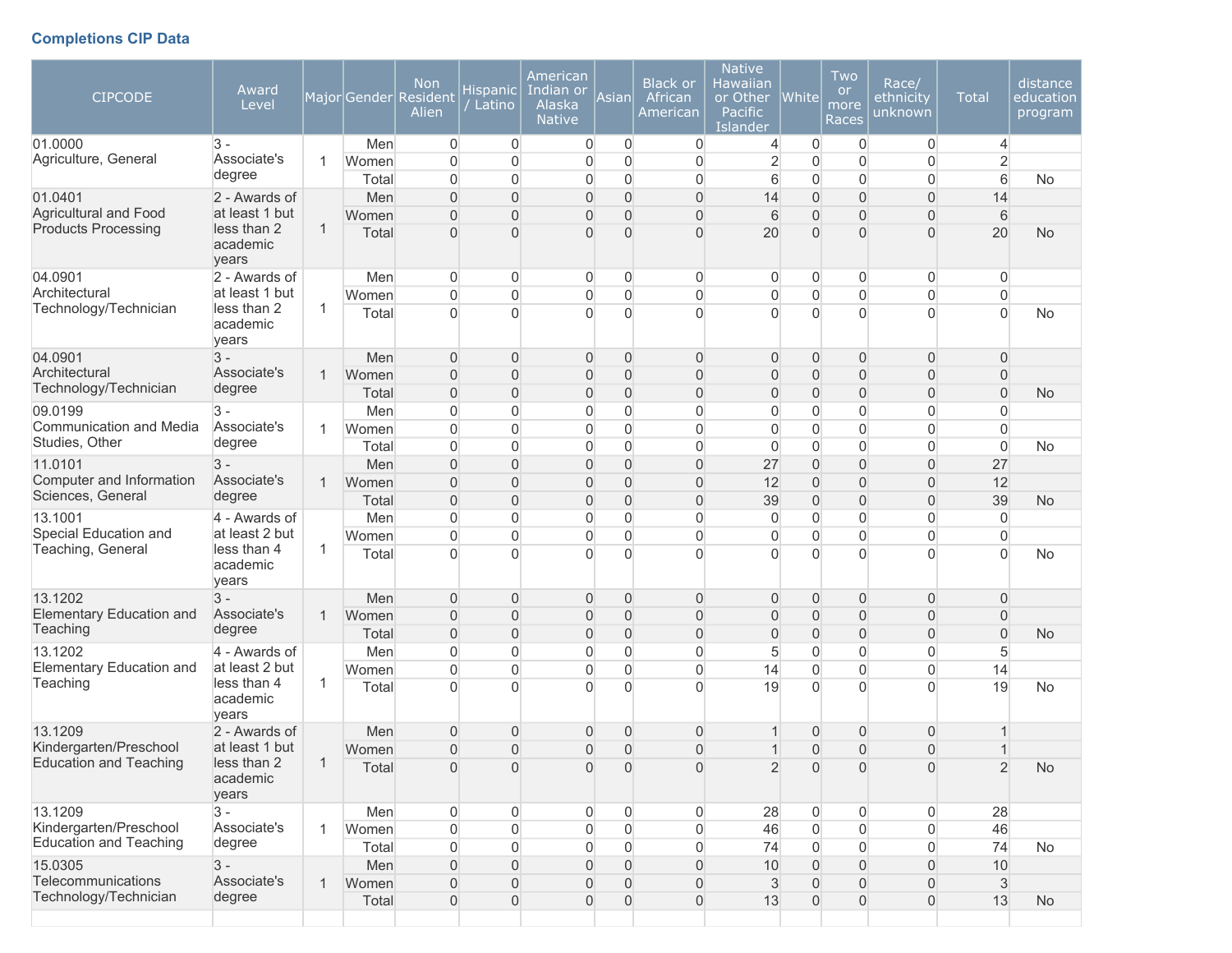| <b>CIPCODE</b>                                                                        | Award<br>Level                                               |              |                | Non<br>Major Gender Resident<br>Alien | Hispanic<br>/ Latino                    | American<br>Indian or<br>Alaska<br><b>Native</b> | Asianl                           | <b>Black or</b><br>African<br>American | <b>Native</b><br>Hawaiian<br>or Other<br>Pacific<br><b>Islander</b> | <b>White</b>               | Two<br><b>or</b><br>more<br>Races | Race/<br>ethnicity<br>unknown    | <b>Total</b>                     | distance<br>education<br>program |
|---------------------------------------------------------------------------------------|--------------------------------------------------------------|--------------|----------------|---------------------------------------|-----------------------------------------|--------------------------------------------------|----------------------------------|----------------------------------------|---------------------------------------------------------------------|----------------------------|-----------------------------------|----------------------------------|----------------------------------|----------------------------------|
| 15.0399                                                                               | 2 - Awards of                                                | $\mathbf{1}$ | Men            | $\overline{0}$                        | $\mathbf 0$                             | $\overline{0}$                                   | $\overline{0}$                   | $\overline{0}$                         | 18                                                                  | $\overline{0}$             | $\overline{0}$                    | $\overline{0}$                   | 18                               |                                  |
| <b>Electrical and Electronic</b><br>Engineering<br>Technologies/Technicians,<br>Other | at least 1 but<br>less than 2<br>academic<br>years           |              | Women<br>Total | $\mathbf 0$<br>$\overline{0}$         | $\boldsymbol{0}$<br>$\overline{0}$      | $\overline{0}$<br>$\Omega$                       | $\mathbf 0$<br>0                 | $\mathbf 0$<br>0                       | $\overline{2}$<br>20                                                | $\overline{0}$<br>$\Omega$ | $\Omega$<br>$\Omega$              | $\overline{0}$<br>$\overline{0}$ | $\overline{2}$<br>20             | <b>No</b>                        |
| 22.0001                                                                               | 2 - Awards of                                                |              | Men            | $\overline{0}$                        | $\mathbf 0$                             | $\overline{0}$                                   | $\mathbf 0$                      | $\overline{0}$                         | 5                                                                   | $\overline{0}$             | $\mathbf{0}$                      | $\overline{0}$                   | 5                                |                                  |
| <b>Pre-Law Studies</b>                                                                | at least 1 but<br>less than 2<br>academic<br>years           | $\mathbf{1}$ | Women<br>Total | $\overline{0}$<br>$\overline{0}$      | $\boldsymbol{0}$<br>$\overline{0}$      | $\overline{0}$<br>$\Omega$                       | $\overline{0}$<br>$\overline{0}$ | $\overline{0}$<br>$\overline{0}$       | $\overline{2}$<br>$\overline{7}$                                    | $\overline{0}$<br>$\Omega$ | $\mathbf{0}$<br>$\Omega$          | $\overline{0}$<br>$\overline{0}$ | $\overline{2}$<br>$\overline{7}$ | <b>No</b>                        |
| 24.0101                                                                               | $3 -$                                                        |              | Men            | $\overline{0}$                        | $\mathbf 0$                             | $\overline{0}$                                   | $\overline{0}$                   | 0                                      | 10                                                                  | $\overline{0}$             | 0                                 | 0                                | 10                               |                                  |
| Liberal Arts and<br>Sciences/Liberal Studies                                          | Associate's                                                  | 1            | Women          | $\mathbf 0$                           | $\mathsf{O}\xspace$                     | $\overline{0}$                                   | $\mathbf 0$                      | $\mathbf 0$                            | 32                                                                  | $\overline{0}$             | $\overline{0}$                    | $\overline{0}$                   | 32                               |                                  |
|                                                                                       | degree                                                       |              | Total          | $\mathbf 0$                           | $\mathsf{O}\xspace$                     | 0                                                | $\mathbf 0$                      | $\mathbf 0$                            | 42                                                                  | $\Omega$                   | $\overline{0}$                    | $\overline{0}$                   | 42                               | <b>No</b>                        |
| 24.0102                                                                               | 2 - Awards of                                                |              | Men            | $\overline{0}$                        | $\boldsymbol{0}$                        | $\Omega$                                         | $\overline{0}$                   | $\overline{0}$                         | $\overline{0}$                                                      | $\Omega$                   | $\Omega$                          | $\overline{0}$                   | $\overline{0}$                   |                                  |
| <b>General Studies</b>                                                                | at least 1 but<br>less than 2<br>academic<br>years           | $\mathbf{1}$ | Women<br>Total | $\overline{0}$<br>0                   | $\boldsymbol{0}$<br>$\overline{0}$      | $\overline{0}$<br>$\Omega$                       | $\overline{0}$<br>$\overline{0}$ | $\overline{0}$<br>$\overline{0}$       | 0<br>$\overline{0}$                                                 | $\overline{0}$<br>$\Omega$ | $\Omega$<br>$\overline{0}$        | $\overline{0}$<br>$\overline{0}$ | $\overline{0}$<br>$\overline{0}$ | <b>No</b>                        |
| 26.1302                                                                               | 3 -                                                          |              | Men            | 0                                     | $\boldsymbol{0}$                        | $\Omega$                                         | $\mathbf 0$                      | $\overline{0}$                         | 5                                                                   | $\Omega$                   | 0                                 | $\mathbf{0}$                     | 5                                |                                  |
| Marine Biology and                                                                    | Associate's                                                  | 1            | Women          | $\overline{0}$                        | $\boldsymbol{0}$                        | $\overline{0}$                                   | 1                                | $\mathbf 0$                            | 1                                                                   | $\Omega$                   | $\overline{0}$                    | $\overline{0}$                   | $\overline{2}$                   |                                  |
| <b>Biological Oceanography</b>                                                        | degree                                                       |              | Total          | 0                                     | $\boldsymbol{0}$                        | $\overline{0}$                                   | 1                                | $\mathbf 0$                            | 6                                                                   | $\overline{0}$             | $\overline{0}$                    | $\boldsymbol{0}$                 | $\overline{7}$                   | <b>No</b>                        |
| 45.9999<br>Social Sciences, Other                                                     | $3 -$                                                        |              | Men            | $\boldsymbol{0}$                      | $\mathsf{O}\xspace$                     | $\overline{0}$                                   | $\boldsymbol{0}$                 | $\mathbf 0$                            | 14                                                                  | $\overline{0}$             | $\overline{0}$                    | $\boldsymbol{0}$                 | 14                               |                                  |
|                                                                                       | Associate's<br>degree                                        | 1            | Women          | $\boldsymbol{0}$                      | $\boldsymbol{0}$<br>$\mathsf{O}\xspace$ | $\overline{0}$                                   | $\overline{0}$<br>$\overline{0}$ | $\overline{0}$<br>$\overline{0}$       | 10<br>24                                                            | $\overline{0}$             | $\overline{0}$<br>$\overline{0}$  | $\boldsymbol{0}$                 | 10<br>24                         |                                  |
| 46.0201                                                                               | 2 - Awards of                                                |              | Total<br>Men   | $\mathbf 0$<br>$\mathsf{O}\xspace$    | $\boldsymbol{0}$                        | $\overline{0}$<br>0                              | $\mathbf 0$                      | $\mathbf 0$                            | 1                                                                   | $\overline{0}$<br>$\Omega$ | $\mathbf 0$                       | $\mathbf 0$<br>$\overline{0}$    | 1                                | <b>No</b>                        |
| Carpentry/Carpenter                                                                   | at least 1 but                                               |              | Women          | $\mathbf 0$                           | $\boldsymbol{0}$                        | $\overline{0}$                                   | $\overline{0}$                   | $\mathbf 0$                            | $\overline{0}$                                                      | $\overline{0}$             | $\Omega$                          | $\overline{0}$                   | $\overline{0}$                   |                                  |
|                                                                                       | less than 2<br>academic<br>years                             | $\mathbf{1}$ | Total          | $\Omega$                              | $\Omega$                                | $\Omega$                                         | 0                                | $\Omega$                               |                                                                     | $\Omega$                   | $\Omega$                          | $\Omega$                         |                                  | No                               |
| 46.0301                                                                               | 2 - Awards of                                                |              | Men            | $\overline{0}$                        | $\mathbf 0$                             | $\overline{0}$                                   | $\mathbf 0$                      | $\overline{0}$                         | 5                                                                   | $\overline{0}$             | $\mathbf{0}$                      | $\overline{0}$                   | 5                                |                                  |
| <b>Electrical and Power</b>                                                           | at least 1 but                                               |              | Women          | 0                                     | $\boldsymbol{0}$                        | $\overline{0}$                                   | $\overline{0}$                   | $\overline{0}$                         | 1                                                                   | $\Omega$                   | $\overline{0}$                    | $\overline{0}$                   |                                  |                                  |
| Transmission<br>Installation/Installer, General academic                              | less than 2<br>years                                         | -1           | Total          | 0                                     | $\overline{0}$                          | $\Omega$                                         | $\overline{0}$                   | $\overline{0}$                         | 6                                                                   | $\Omega$                   | $\Omega$                          | $\overline{0}$                   | 6                                | <b>No</b>                        |
| 46.0415                                                                               | $3 -$                                                        |              | Men            | 0                                     | $\mathbf 0$                             | $\mathbf{0}$                                     | $\mathbf 0$                      | 0                                      | 5                                                                   | $\overline{0}$             | 0                                 | 0                                | 5                                |                                  |
| <b>Building Construction</b>                                                          | Associate's                                                  | 1            | Women          | $\mathsf{O}\xspace$                   | $\boldsymbol{0}$                        | 0                                                | 0                                | $\overline{0}$                         | $\overline{0}$                                                      | $\Omega$                   | $\overline{0}$                    | $\overline{0}$                   | $\mathbf 0$                      |                                  |
| Technology                                                                            | degree                                                       |              | Total          | $\overline{0}$                        | $\overline{0}$                          | $\overline{0}$                                   | 0                                | $\overline{0}$                         | 5                                                                   | $\overline{0}$             | $\Omega$                          | $\mathbf{0}$                     | 5                                | <b>No</b>                        |
| 51.1504                                                                               | 2 - Awards of                                                |              | Men            | $\overline{0}$                        | $\mathsf{O}\xspace$                     | $\overline{0}$                                   | $\mathbf 0$                      | $\mathbf 0$                            | $\overline{0}$                                                      | $\overline{0}$             | $\mathbf 0$                       | $\mathbf 0$                      | 0                                |                                  |
| <b>Community Health</b>                                                               | at least 1 but                                               | $\mathbf{1}$ | Women          | $\mathbf 0$                           | $\mathbf{0}$                            | $\overline{0}$                                   | $\overline{0}$                   | $\overline{0}$                         | 3                                                                   | $\overline{0}$             | 0                                 | $\mathbf 0$                      | 3                                |                                  |
|                                                                                       | Services/Liaison/Counseling less than 2<br>academic<br>years |              | Total          | 0                                     | $\overline{0}$                          | $\Omega$                                         | $\Omega$                         | $\Omega$                               | 3                                                                   | $\Omega$                   | $\Omega$                          | $\overline{0}$                   | 3                                | <b>No</b>                        |
| 51.3811                                                                               | 4 - Awards of                                                |              | Men            | $\overline{0}$                        | $\mathbf 0$                             | 0                                                | 0                                | $\overline{0}$                         | $\overline{0}$                                                      | $\Omega$                   | 0                                 | $\overline{0}$                   | $\overline{0}$                   |                                  |
| Public Health/Community<br>Nurse/Nursing                                              | at least 2 but<br>less than 4                                |              | Women          | 0                                     | $\mathsf{O}\xspace$                     | 0                                                | 0                                | $\overline{0}$                         | $\overline{2}$                                                      | $\Omega$                   | $\overline{0}$                    | $\boldsymbol{0}$                 | $\overline{2}$                   |                                  |
|                                                                                       | academic<br>years                                            | $\mathbf{1}$ | Total          | $\overline{0}$                        | $\mathsf{O}\xspace$                     | $\Omega$                                         | $\mathbf{0}$                     | $\overline{0}$                         | $\overline{2}$                                                      | $\Omega$                   | $\Omega$                          | $\overline{0}$                   | $\overline{2}$                   | No                               |
| 51.9999                                                                               |                                                              | $\mathbf{1}$ | Men            | $\mathsf{O}\xspace$                   | $\mathsf{O}\xspace$                     | $\boldsymbol{0}$                                 | $\boldsymbol{0}$                 | $\mathsf{O}\xspace$                    | $9\,$                                                               | $\overline{0}$             | $\boldsymbol{0}$                  | $\mathsf{O}\xspace$              | $9$                              |                                  |
|                                                                                       |                                                              |              | Women          | $\mathsf{O}\xspace$                   | $\mathsf{O}\xspace$                     | $\boldsymbol{0}$                                 | $\boldsymbol{0}$                 | $\mathsf{O}\xspace$                    | 34                                                                  | $\boldsymbol{0}$           | $\mathbf 0$                       | $\mathsf{O}\xspace$              | 34                               |                                  |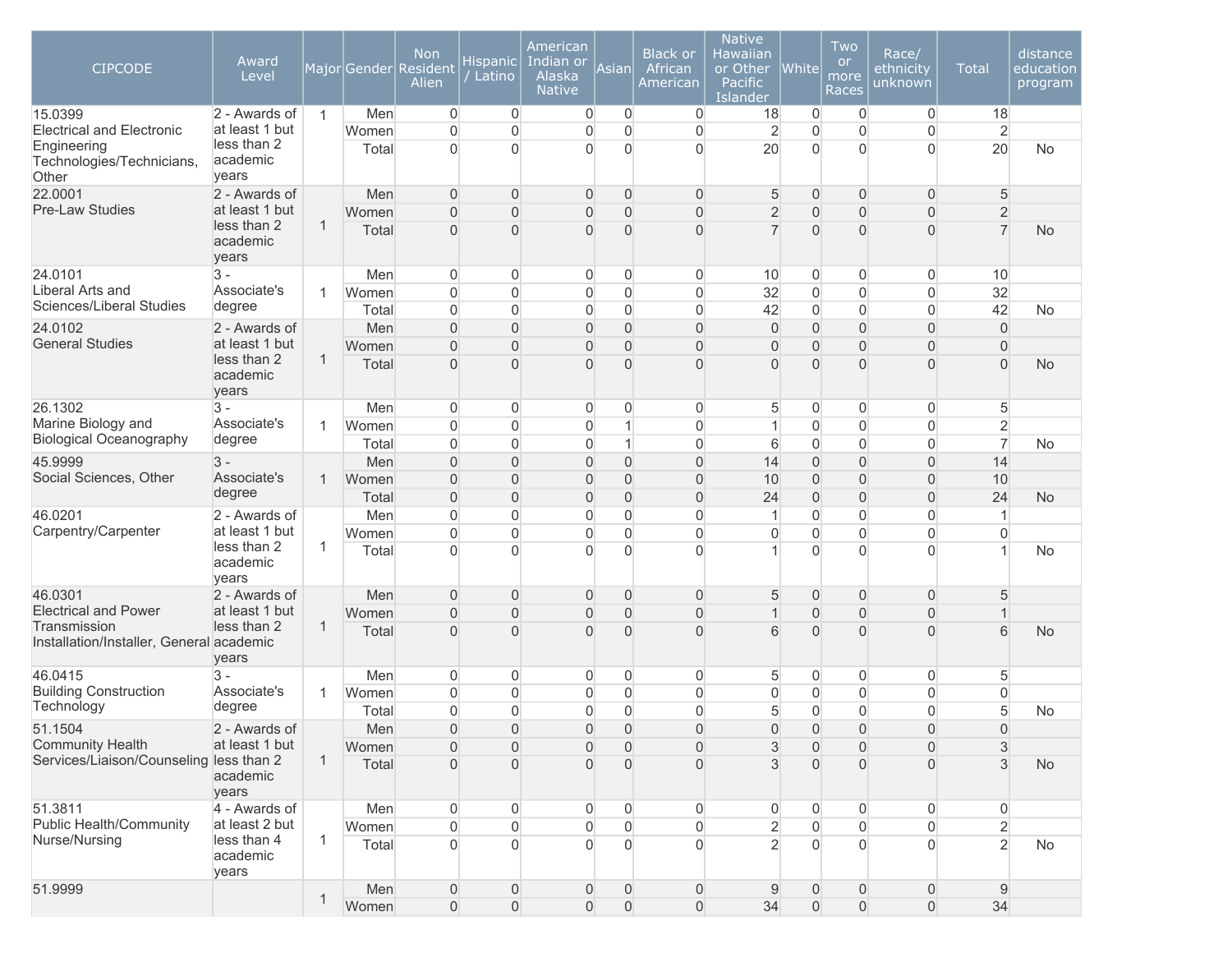| <b>CIPCODE</b>                                                       | Award<br>Level                            |                   |       | <b>Non</b><br>Major Gender Resident<br>Alien | <b>Hispanic</b><br>Latino | American<br>Indian or<br>Alaska<br><b>Native</b> | Asian          | <b>Black or</b><br>African<br>American | <b>Native</b><br><b>Hawaiian</b><br>or Other<br>Pacific<br><b>Islander</b> | $ $ White $ $       | Two<br>or<br>more<br><b>Races</b> | Race/<br>ethnicity<br>unknown | <b>Total</b>   | distance<br>education<br>program |          |    |           |
|----------------------------------------------------------------------|-------------------------------------------|-------------------|-------|----------------------------------------------|---------------------------|--------------------------------------------------|----------------|----------------------------------------|----------------------------------------------------------------------------|---------------------|-----------------------------------|-------------------------------|----------------|----------------------------------|----------|----|-----------|
| <b>Health Professions and</b><br>Related Clinical Sciences,<br>Other | $\overline{3}$ -<br>Associate's<br>degree |                   | Total | $\Omega$                                     | $\Omega$                  | $\Omega$                                         | $\Omega$       | $\Omega$                               | 43                                                                         | $\Omega$            | $\Omega$                          | $\Omega$                      | 43             | <b>No</b>                        |          |    |           |
| 52.0201                                                              | $3 -$                                     |                   | Men   | $\overline{0}$                               | $\overline{0}$            | 0                                                | $\Omega$       | $\mathbf 0$                            | 10                                                                         | $\overline{0}$      | $\overline{0}$                    | $\overline{0}$                | 10             |                                  |          |    |           |
| Business Administration and Associate's                              |                                           |                   | Women | $\mathbf 0$                                  | $\mathbf 0$               | $\overline{0}$                                   | $\Omega$       | $\mathbf 0$                            | 26                                                                         | $\mathbf 0$         | $\overline{0}$                    | $\mathbf 0$                   | 26             |                                  |          |    |           |
| Management, General                                                  | degree                                    |                   | Total | $\mathbf 0$                                  | $\mathbf 0$               | $\overline{0}$                                   | $\overline{0}$ | $\mathbf 0$                            | 36                                                                         | $\mathbf 0$         | $\overline{0}$                    | $\mathbf 0$                   | 36             | No                               |          |    |           |
| 52.0201                                                              | 4 - Awards of                             |                   | Men   | $\overline{0}$                               | $\mathbf 0$               | $\Omega$                                         | $\Omega$       | $\mathbf{0}$                           | 5                                                                          | $\mathsf{O}\xspace$ | $\overline{0}$                    | $\overline{0}$                | 5              |                                  |          |    |           |
| Business Administration and at least 2 but                           |                                           |                   | Women | $\overline{0}$                               | $\overline{0}$            | $\overline{0}$                                   | $\Omega$       | $\mathbf{0}$                           | $\overline{9}$                                                             | $\overline{0}$      | $\overline{0}$                    | $\overline{0}$                | 9              |                                  |          |    |           |
| Management, General                                                  | less than 4<br>$\mathbf{1}$               | academic<br>years |       |                                              |                           | Total                                            | $\Omega$       | $\overline{0}$                         | $\cap$                                                                     | $\Omega$            | $\Omega$                          | 14                            | $\Omega$       | $\Omega$                         | $\Omega$ | 14 | <b>No</b> |
| 52.0301                                                              | $\mathbf{3}$ -                            |                   | Men   | $\overline{0}$                               | $\overline{0}$            | 0                                                | $\Omega$       | $\mathbf 0$                            | 0                                                                          | $\Omega$            | 0                                 | $\overline{0}$                | 0              |                                  |          |    |           |
| Accounting                                                           | Associate's                               |                   | Women | $\overline{0}$                               | $\mathbf 0$               | $\overline{0}$                                   | $\mathbf 0$    | $\mathbf 0$                            | $\overline{0}$                                                             | $\mathbf 0$         | $\overline{0}$                    | $\mathbf 0$                   | $\Omega$       |                                  |          |    |           |
|                                                                      | degree                                    |                   | Total | $\Omega$                                     | $\overline{0}$            | $\Omega$                                         | $\Omega$       | $\mathbf{0}$                           | $\overline{0}$                                                             | $\mathbf 0$         | $\overline{0}$                    | $\Omega$                      | $\Omega$       | <b>No</b>                        |          |    |           |
| 52.0301                                                              | 4 - Awards of                             |                   | Men   | $\mathbf 0$                                  | $\mathbf 0$               |                                                  | $\overline{0}$ | $\overline{0}$                         | $\overline{0}$                                                             | $\mathbf 0$         | $\overline{0}$                    | $\overline{0}$                | $\Omega$       |                                  |          |    |           |
| Accounting                                                           |                                           | at least 2 but    |       | Women                                        | $\Omega$                  | $\overline{0}$                                   | $\Omega$       | $\Omega$                               | $\mathbf{0}$                                                               | $\Omega$            | $\boldsymbol{0}$                  | $\Omega$                      | $\overline{0}$ | $\Omega$                         |          |    |           |
|                                                                      | less than 4<br>academic<br>vears          |                   | Total | $\overline{0}$                               | $\overline{0}$            |                                                  | $\Omega$       | $\Omega$                               | $\Omega$                                                                   | 0                   | O                                 | $\Omega$                      | $\Omega$       | <b>No</b>                        |          |    |           |
| 52.0302                                                              | 2 - Awards of                             |                   | Men   | $\overline{0}$                               | $\overline{0}$            | 0                                                | $\Omega$       | $\mathbf 0$                            | 6                                                                          | $\Omega$            | 0                                 | $\overline{0}$                | 6              |                                  |          |    |           |
| Accounting                                                           | at least 1 but                            |                   | Women | $\mathbf 0$                                  | $\mathsf{O}\xspace$       | $\overline{0}$                                   | $\overline{0}$ | $\mathbf 0$                            | 6                                                                          | $\overline{0}$      | 0                                 | $\mathsf{O}\xspace$           | 6              |                                  |          |    |           |
| Technology/Technician and<br>Bookkeeping                             | less than 2<br>academic<br>years          |                   |       |                                              | Total                     | $\Omega$                                         | $\Omega$       |                                        | $\Omega$                                                                   | $\Omega$            | 12                                | $\Omega$                      | O              | $\Omega$                         | 12       | No |           |
| 52.0901                                                              | $\overline{3}$ -                          |                   | Men   | $\overline{0}$                               | $\overline{0}$            | $\Omega$                                         | $\Omega$       | $\overline{0}$                         | 5                                                                          | $\overline{0}$      | $\overline{0}$                    | $\overline{0}$                | 5              |                                  |          |    |           |
| Hospitality                                                          | Associate's                               |                   | Women | $\overline{0}$                               | $\overline{0}$            | 0                                                | $\Omega$       | $\mathbf{0}$                           | 8                                                                          | 0                   | $\Omega$                          | $\overline{0}$                | 8              |                                  |          |    |           |
| Administration/Management, degree<br>General                         |                                           |                   | Total | $\Omega$                                     | $\Omega$                  | O                                                | $\Omega$       | $\Omega$                               | 13                                                                         | 0                   | O                                 | $\Omega$                      | 13             | <b>No</b>                        |          |    |           |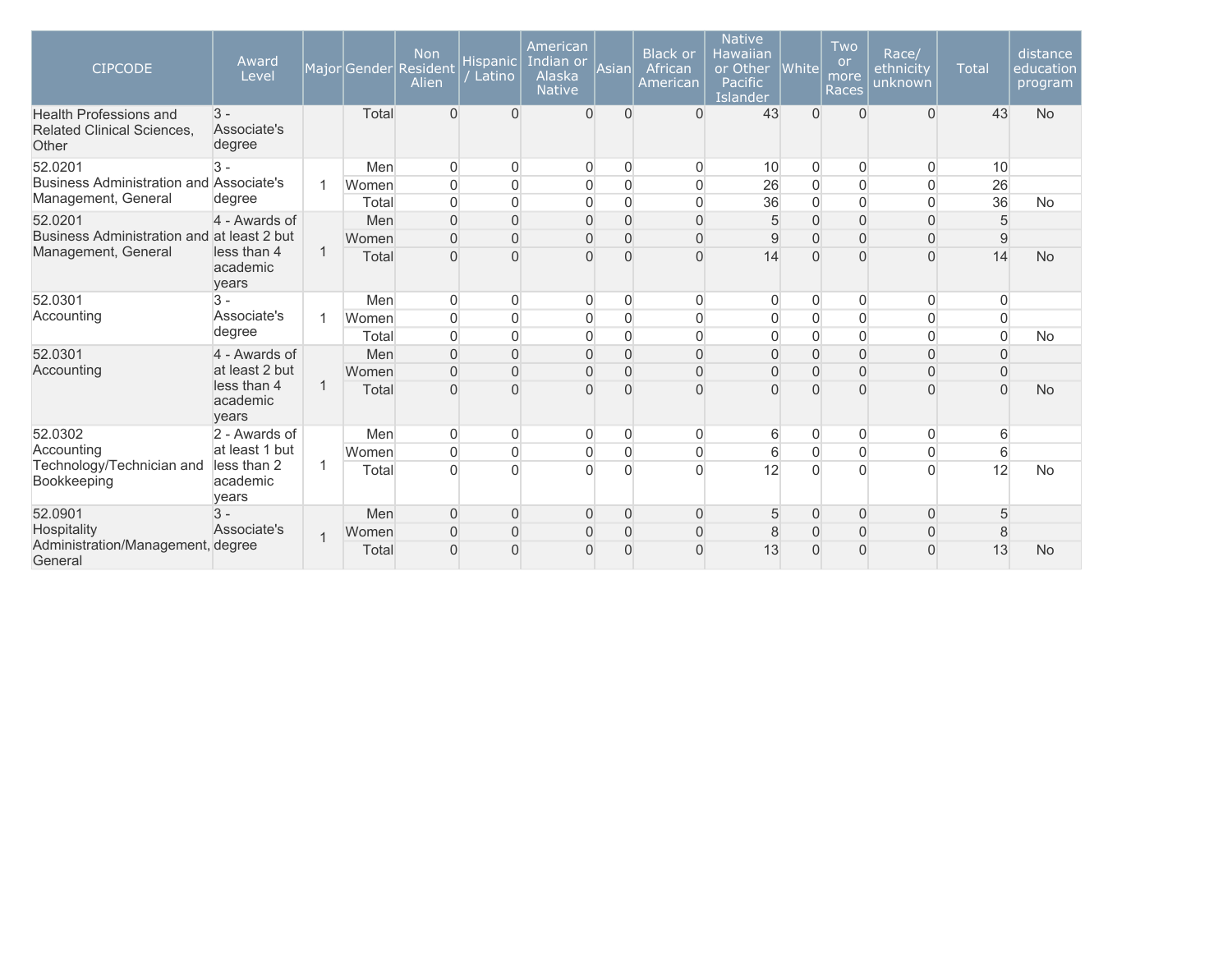# **Completions: total by first major**

| 99.0000 Summary<br><b>Grand Totals</b>                           | Award<br>Level | Nonresi-<br>dent alien | <b>Hispanic</b><br>Latino | American<br>Indian or<br>Alaska<br><b>Native</b> | Asian               | <b>Black or</b><br>African<br>American | <b>Native</b><br>Hawaiian<br>or Other<br>Pacific<br>Islander | White               | Two or<br>more<br>Races | Race/<br>ethnicity<br>unknown | <b>Total</b> | PY Total        |
|------------------------------------------------------------------|----------------|------------------------|---------------------------|--------------------------------------------------|---------------------|----------------------------------------|--------------------------------------------------------------|---------------------|-------------------------|-------------------------------|--------------|-----------------|
| <b>Awards of at least 1</b><br>but less than 2<br>academic years | $\overline{2}$ |                        |                           |                                                  |                     |                                        |                                                              |                     |                         |                               |              |                 |
| Men                                                              |                | $\mathsf{O}\xspace$    | $\mathsf{O}\xspace$       | $\mathbf 0$                                      | $\mathbf 0$         | $\mathsf{O}\xspace$                    | 50                                                           | $\mathsf{O}\xspace$ | $\mathbf 0$             | $\mathbf 0$                   | 50           | 40              |
| Women                                                            |                | $\mathsf 0$            | $\mathsf 0$               | $\mathbf 0$                                      | $\overline{0}$      | $\mathbf 0$                            | 21                                                           | $\mathsf{O}\xspace$ | $\mathsf 0$             | $\mathsf 0$                   | 21           | 51              |
| <b>Total</b>                                                     |                | $\mathsf{O}\xspace$    | $\mathbf 0$               | $\mathbf 0$                                      | $\overline{0}$      | $\mathbf 0$                            | 71                                                           | $\mathbf 0$         | $\mathbf 0$             | $\overline{0}$                | 71           | 91              |
| <b>Associate's degree</b>                                        | $\overline{3}$ |                        |                           |                                                  |                     |                                        |                                                              |                     |                         |                               |              |                 |
| Men                                                              |                | $\mathsf{O}\xspace$    | $\mathsf{O}\xspace$       | $\mathbf 0$                                      | $\mathbf 0$         | $\mathsf{O}\xspace$                    | 127                                                          | $\mathsf{O}\xspace$ | $\mathsf{O}\xspace$     | $\mathbf 0$                   | 127          | 125             |
| Women                                                            |                | $\mathsf{O}\xspace$    | $\mathsf{O}\xspace$       | $\mathbf 0$                                      | $\mathbf{1}$        | $\mathbf 0$                            | 174                                                          | $\mathsf{O}\xspace$ | $\mathbf 0$             | $\mathsf 0$                   | 175          | 142             |
| <b>Total</b>                                                     |                | $\mathsf{O}\xspace$    | $\mathsf{O}\xspace$       | $\mathbf 0$                                      | $\mathbf{1}$        | $\mathbf 0$                            | 301                                                          | $\mathbf 0$         | $\mathsf{O}\xspace$     | $\mathbf 0$                   | 302          | 267             |
| <b>Awards of at least 2</b><br>but less than 4<br>academic years | 4              |                        |                           |                                                  |                     |                                        |                                                              |                     |                         |                               |              |                 |
| Men                                                              |                | $\mathsf{O}\xspace$    | $\mathbf 0$               | $\mathbf 0$                                      | $\mathsf 0$         | $\mathsf{O}\xspace$                    | 10                                                           | $\mathsf{O}\xspace$ | $\mathsf{O}\xspace$     | $\mathbf 0$                   | 10           | $\overline{5}$  |
| Women                                                            |                | $\mathsf 0$            | $\mathsf{O}\xspace$       | $\mathbf 0$                                      | $\mathbf 0$         | $\mathbf 0$                            | 25                                                           | $\mathsf{O}\xspace$ | $\mathsf{O}\xspace$     | $\mathsf 0$                   | 25           | $6\phantom{1}6$ |
| <b>Total</b>                                                     |                | $\mathsf{O}\xspace$    | $\mathbf 0$               | $\mathbf 0$                                      | $\mathsf{O}\xspace$ | $\mathsf{O}\xspace$                    | 35                                                           | $\mathsf{O}\xspace$ | $\mathsf{O}\xspace$     | $\mathsf{O}\xspace$           | 35           | 11              |
|                                                                  |                |                        |                           |                                                  |                     |                                        |                                                              |                     |                         |                               |              |                 |
| <b>Grand Total Men</b>                                           |                | $\mathsf 0$            | $\mathsf{O}\xspace$       | $\mathsf{O}\xspace$                              | $\mathbf 0$         | $\mathsf{O}\xspace$                    | 187                                                          | $\mathsf{O}\xspace$ | $\mathsf{O}\xspace$     | $\mathsf{O}\xspace$           | 187          | 170             |
| <b>Grand Total Women</b>                                         |                | $\mathsf{O}\xspace$    | $\mathsf{O}\xspace$       | $\mathsf{O}\xspace$                              | $\mathbf{1}$        | $\mathsf{O}\xspace$                    | 220                                                          | $\mathsf{O}\xspace$ | $\mathsf{O}\xspace$     | $\mathsf{O}\xspace$           | 221          | 199             |
| <b>Grand Total</b>                                               |                | $\mathsf{O}\xspace$    | $\mathsf 0$               | $\mathbf 0$                                      | $\mathbf{1}$        | $\mathbf 0$                            | 407                                                          | $\mathsf 0$         | 0                       | $\mathsf{O}\xspace$           | 408          | 369             |
|                                                                  |                |                        |                           |                                                  |                     |                                        |                                                              |                     |                         |                               |              |                 |
| PY Grand Total Men                                               |                | $\mathbf 0$            | $\overline{0}$            | $\mathbf 0$                                      | $\overline{0}$      | $\overline{0}$                         | 170                                                          | $\overline{0}$      | $\overline{0}$          | $\mathbf 0$                   |              | 170             |
| PY Grand Total<br>Women                                          |                | $\overline{0}$         | $\overline{0}$            | $\overline{0}$                                   | $\Omega$            | $\overline{0}$                         | 199                                                          | $\overline{0}$      | $\overline{0}$          | $\overline{0}$                |              | 199             |
| PY Grand Total                                                   |                | $\mathbf 0$            | $\mathbf 0$               | $\mathbf{0}$                                     | $\mathbf{0}$        | $\Omega$                               | 369                                                          | $\mathbf{0}$        | 0                       | $\mathbf 0$                   |              | 369             |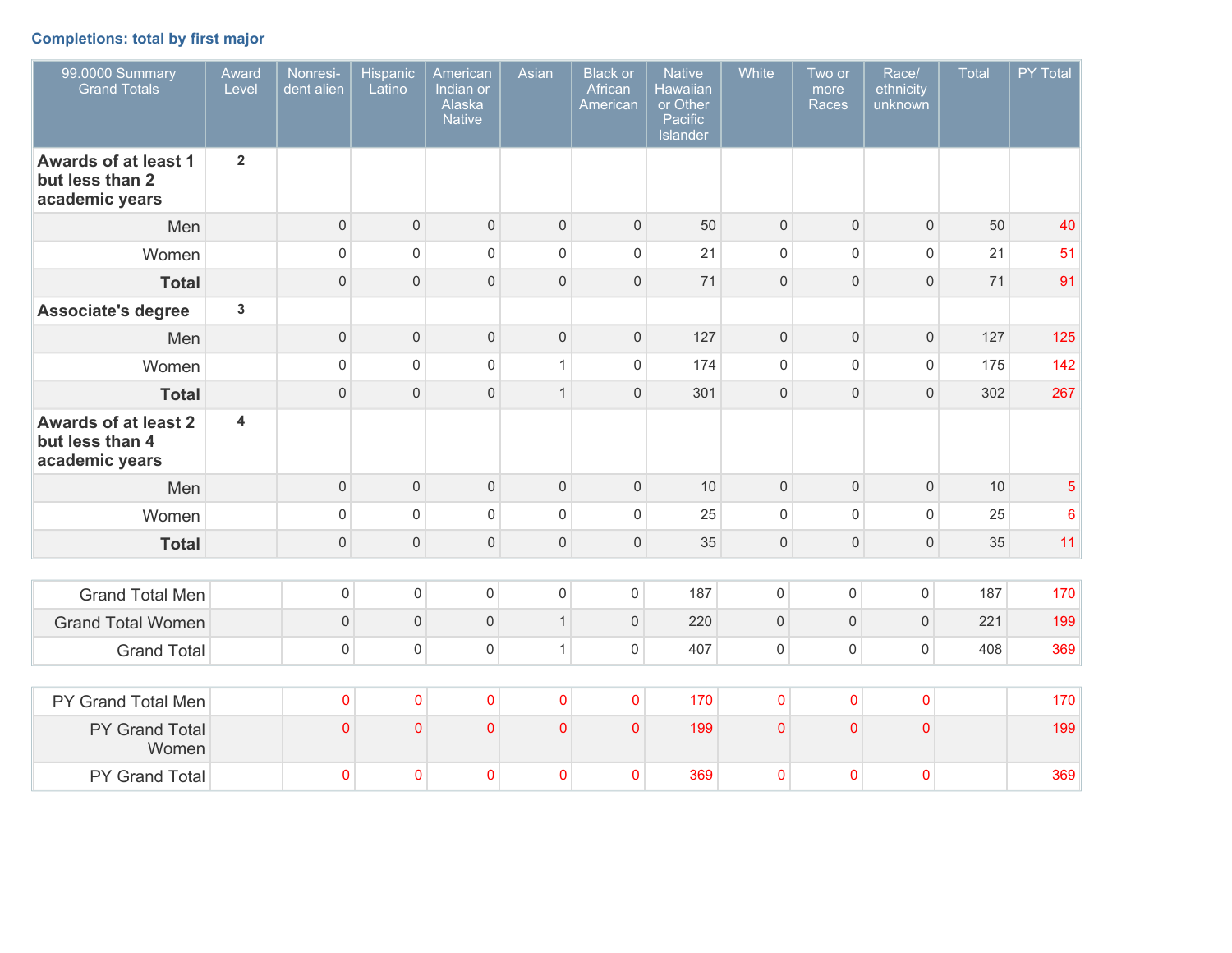Institution: College of Micronesia-FSM (243638) User ID: P2436381

### All Completers

Institutions must report the following information. (Some data will be pre-populated from the completions by CIP code data.)

# **All Completers**

Number of students by gender and race and ethnicity earning an award between July 1, 2014 and June 30, 2015. Count each student only once, regardless of how many awards he/she earned. The intent of this screen is to collect an unduplicated count of total numbers of *completers*.

•Report Hispanic/Latino individuals of any race as Hispanic/Latino

•Report race for non-Hispanic/Latino individuals only

|                                                        | Men                       |                 | Women                     |                 | Total<br><b>Students</b> |  |
|--------------------------------------------------------|---------------------------|-----------------|---------------------------|-----------------|--------------------------|--|
|                                                        | <b>Number of Students</b> | Total<br>Awards | <b>Number of Students</b> | Total<br>Awards |                          |  |
| Nonresident alien                                      |                           | $\pmb{0}$       |                           | 0               | $\mathbf{0}$             |  |
| Hispanic/Latino                                        |                           | $\mathbf 0$     |                           | $\mathbf 0$     | $\mathbf 0$              |  |
| American Indian or<br>Alaska Native                    |                           | $\pmb{0}$       |                           | $\mathbf 0$     | $\mathbf 0$              |  |
| Asian                                                  |                           | $\pmb{0}$       | 1                         | $\mathbf{1}$    | $\mathbf{1}$             |  |
| <b>Black or African</b><br>American                    |                           | $\mathbf 0$     |                           | $\mathbf 0$     | $\pmb{0}$                |  |
| Native Hawaiian or<br>Other Pacific<br><b>Islander</b> | 187                       | 187             | 220                       | 220             | 407                      |  |
| White                                                  |                           | $\mathbf 0$     |                           | $\mathbf{0}$    | $\mathbf 0$              |  |
| Two or more races                                      |                           | $\mathsf 0$     |                           | 0               | $\mathbf 0$              |  |
| Race and ethnicity<br>unknown                          |                           | $\mathbf 0$     |                           | $\mathbf 0$     | $\mathbf 0$              |  |
| <b>TOTAL</b>                                           | 187                       | 187             | 221                       | 221             | 408                      |  |
| PY TOTAL                                               | 170                       |                 | 199                       |                 | 369                      |  |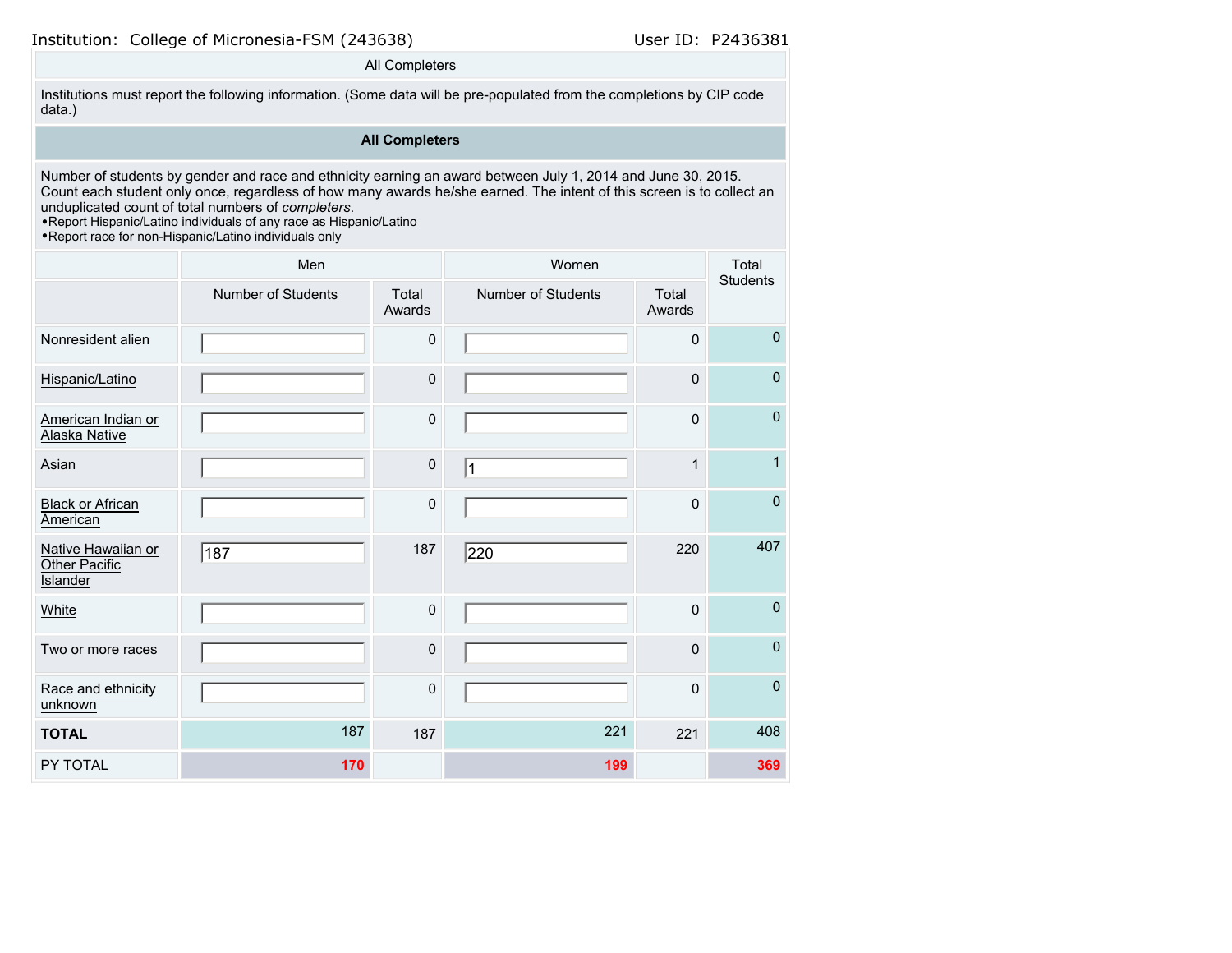| Institution: College of Micronesia-FSM (243638) |  |  |  |  |  |
|-------------------------------------------------|--|--|--|--|--|
|-------------------------------------------------|--|--|--|--|--|

#### Completers by Level

Institutions must report the following information. This screen will be shown for each of the following award categories for which completions have been reported:

- Less than 1-year certificates
- At least 1 but less than 4-year certificates
- Associate's degrees
- Bachelor's degrees
- Master's degrees
- Doctor's degrees
- Postbaccalaureate and post-master's certificates

# **At least 1 but less than 4-year certificates**

Number of students by gender, by race and ethnicity, and by age earning this award between July 1, 2014 and June 30, 2015. Each student should be counted once per award level. For example, if a student earned a master's degree and a doctor's degree, he/she should be counted once in master's and once in doctor's. A student earning two master's degrees should be counted only once.

•Report Hispanic/Latino individuals of any race as Hispanic/Latino

•Report race for non-Hispanic/Latino individuals only

|                                           | <b>Number of Students</b> | <b>Total Awards</b> |
|-------------------------------------------|---------------------------|---------------------|
|                                           |                           |                     |
| <b>By Gender</b>                          |                           |                     |
| Men                                       | 60                        | 60                  |
| Women                                     | 46                        | 46                  |
| <b>TOTAL</b>                              | 106                       | 106                 |
| PY TOTAL                                  | 102                       |                     |
|                                           |                           |                     |
| <b>By Race/Ethnicity</b>                  |                           |                     |
| Nonresident alien                         |                           | $\pmb{0}$           |
| Hispanic/Latino                           |                           | $\pmb{0}$           |
| American Indian or Alaska Native          |                           | $\mathsf 0$         |
| Asian                                     |                           | $\pmb{0}$           |
| <b>Black or African American</b>          |                           | $\mathbf 0$         |
| Native Hawaiian or Other Pacific Islander | 106                       | 106                 |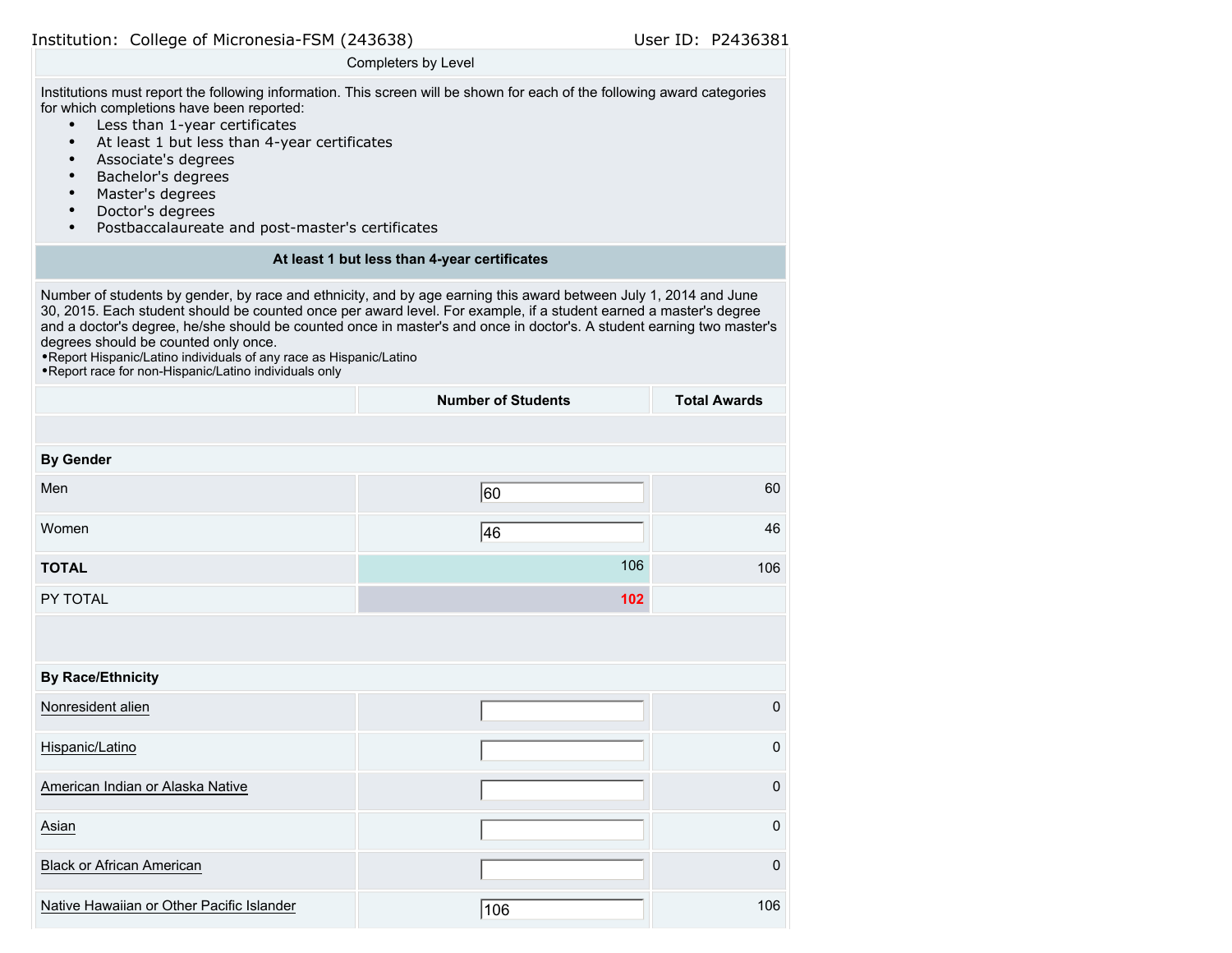| White                      |                 | $\pmb{0}$ |
|----------------------------|-----------------|-----------|
| Two or more races          |                 | $\pmb{0}$ |
| Race and ethnicity unknown | $ 0\rangle$     | $\pmb{0}$ |
| <b>TOTAL</b>               | 106             | 106       |
|                            |                 |           |
| <b>B</b> By Age            |                 |           |
| Under 18                   |                 |           |
| 18-24                      | $\overline{59}$ |           |
| 25-39                      | 38              |           |
| 40 and Above               | $\sqrt{9}$      |           |
| Age Unknown                |                 |           |
| <b>TOTAL</b>               | 106             | 106       |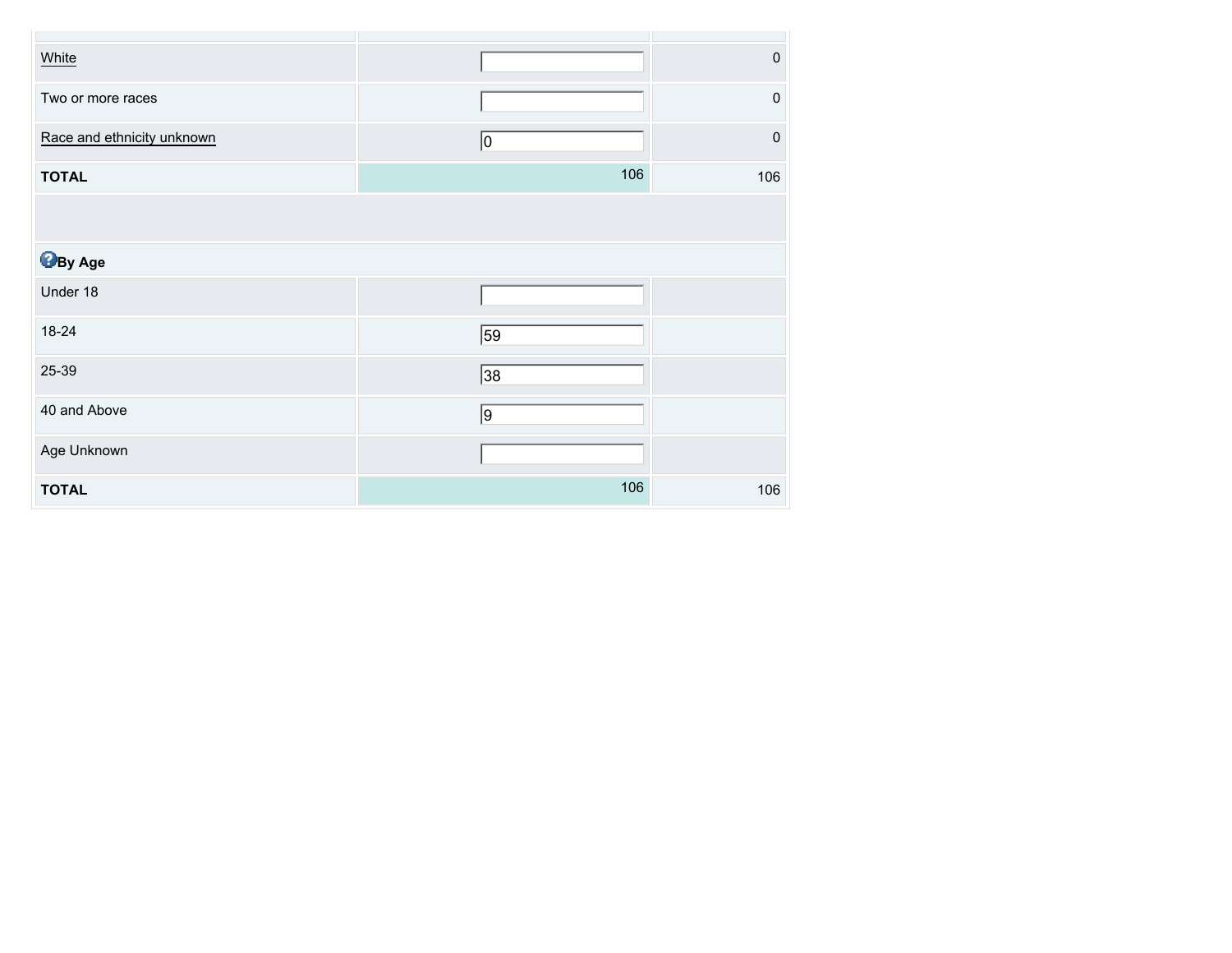| Institution: College of Micronesia-FSM (243638) |  |  |  |  |
|-------------------------------------------------|--|--|--|--|
|-------------------------------------------------|--|--|--|--|

## Completers by Level

Institutions must report the following information. This screen will be shown for each of the following award categories for which completions have been reported:

- Less than 1-year certificates
- At least 1 but less than 4-year certificates
- Associate's degrees
- Bachelor's degrees
- Master's degrees
- Doctor's degrees
- Postbaccalaureate and post-master's certificates

# **Associate's degrees**

Number of students by gender, by race and ethnicity, and by age earning this award between July 1, 2014 and June 30, 2015. Each student should be counted once per award level. For example, if a student earned a master's degree and a doctor's degree, he/she should be counted once in master's and once in doctor's. A student earning two master's degrees should be counted only once.

•Report Hispanic/Latino individuals of any race as Hispanic/Latino

•Report race for non-Hispanic/Latino individuals only

|                                           | <b>Number of Students</b> | <b>Total Awards</b> |
|-------------------------------------------|---------------------------|---------------------|
|                                           |                           |                     |
| <b>By Gender</b>                          |                           |                     |
| Men                                       | 127                       | 127                 |
| Women                                     | 175                       | 175                 |
| <b>TOTAL</b>                              | 302                       | 302                 |
| PY TOTAL                                  | 267                       |                     |
|                                           |                           |                     |
| <b>By Race/Ethnicity</b>                  |                           |                     |
| Nonresident alien                         |                           | $\pmb{0}$           |
| Hispanic/Latino                           |                           | $\pmb{0}$           |
| American Indian or Alaska Native          |                           | $\mathbf 0$         |
| Asian                                     | 1                         | $\mathbf{1}$        |
| <b>Black or African American</b>          |                           | $\mathbf 0$         |
| Native Hawaiian or Other Pacific Islander | 301                       | 301                 |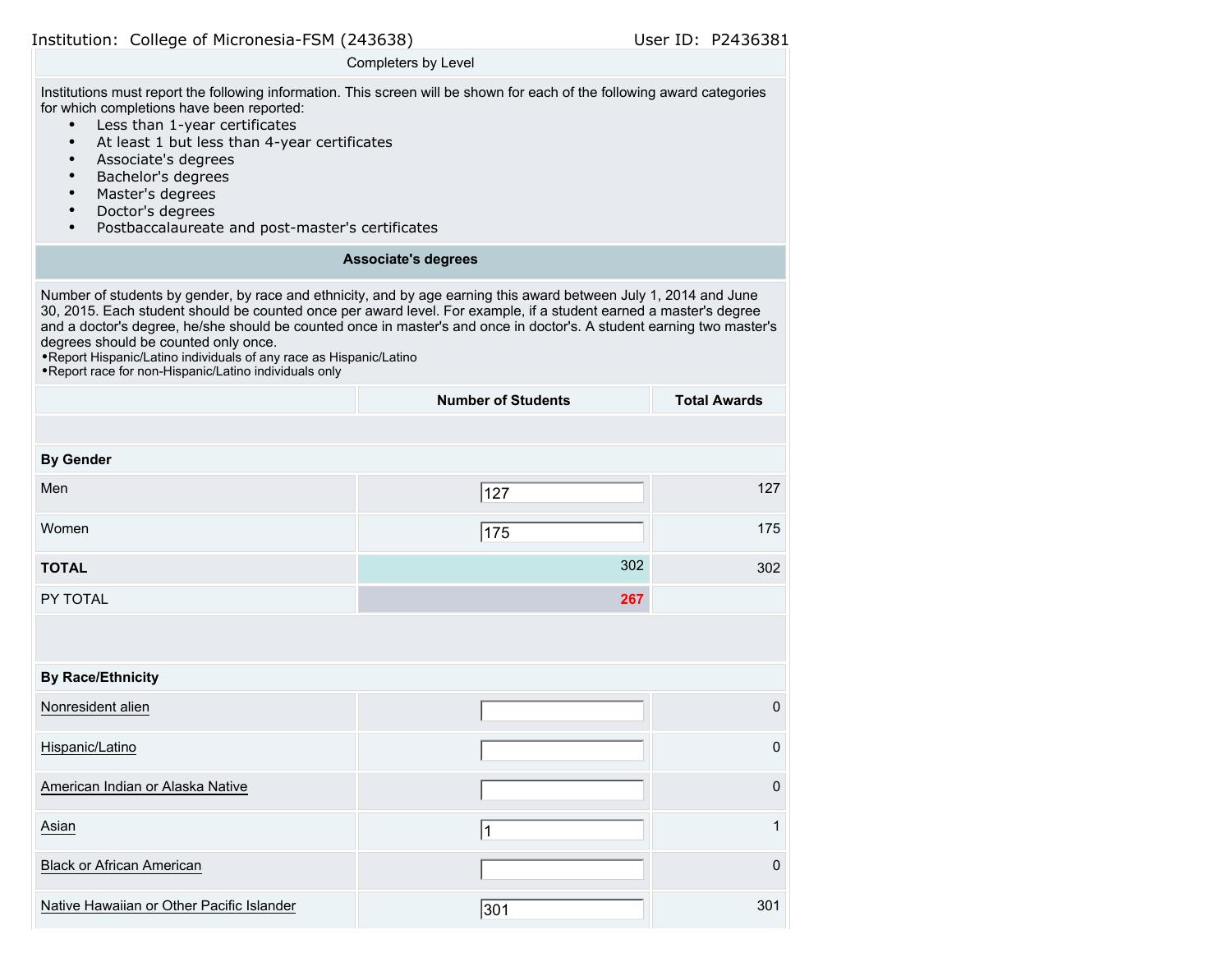| White                      |              | $\pmb{0}$ |
|----------------------------|--------------|-----------|
| Two or more races          |              | $\pmb{0}$ |
| Race and ethnicity unknown |              | $\pmb{0}$ |
| <b>TOTAL</b>               | 302          | 302       |
|                            |              |           |
| <b>B</b> By Age            |              |           |
| Under 18                   |              |           |
| 18-24                      | $\sqrt{201}$ |           |
| 25-39                      | 84           |           |
| 40 and Above               | $\sqrt{17}$  |           |
| Age Unknown                |              |           |
| <b>TOTAL</b>               | 302          | 302       |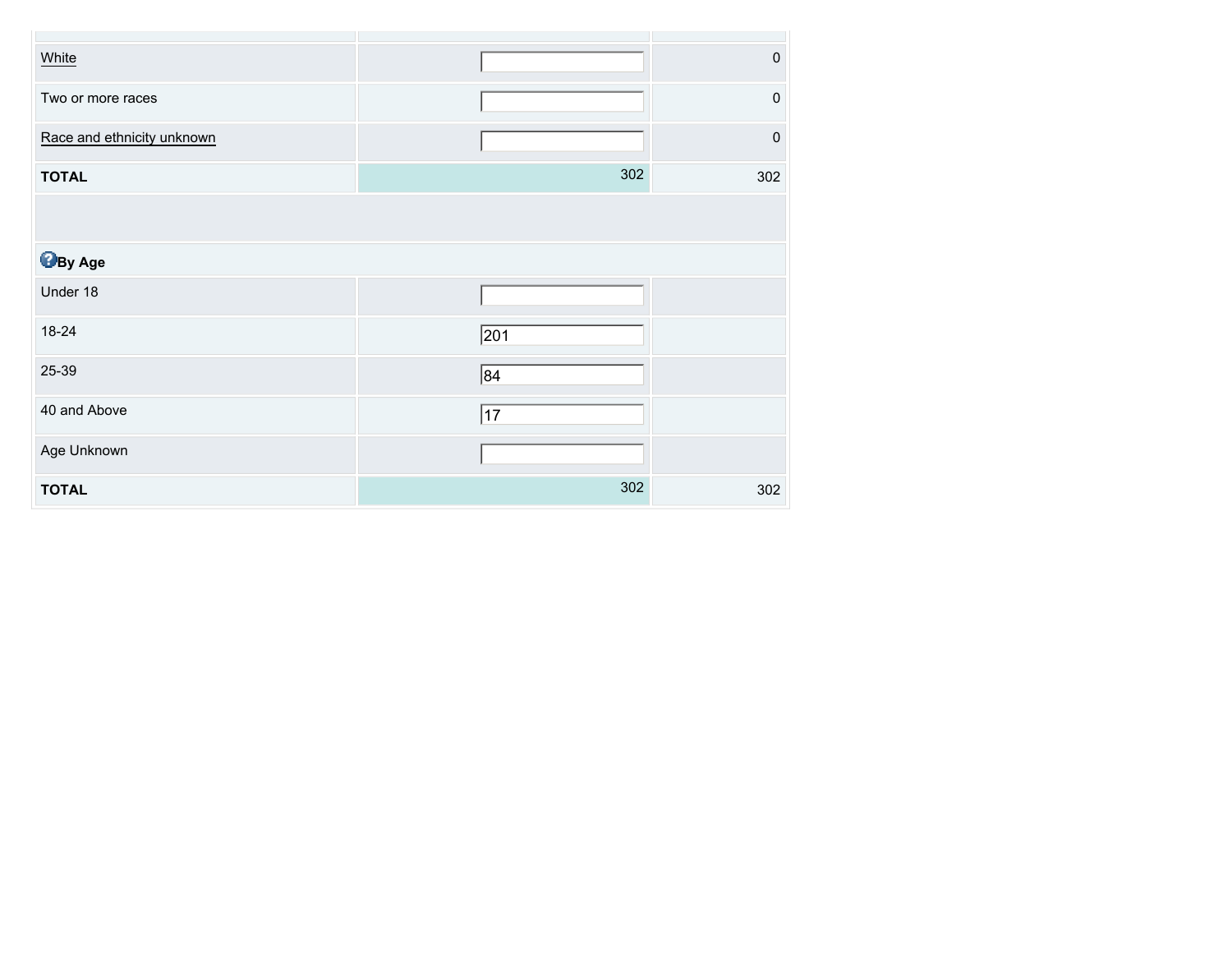IPEDS collects important information regarding your institution. All data reported in IPEDS survey components become available in the IPEDS Data Center and appear as aggregated data in various Department of Education reports. Additionally, some of the reported data appears specifically for your institution through the College Navigator website and is included in your institution's Data Feedback Report (DFR). The purpose of this summary is to provide you an opportunity to view some of the data that, when accepted through the IPEDS quality control process, will appear on the College Navigator website and/or your DFR. College Navigator is updated approximately three months after the data collection period closes and Data Feedback Reports will be available through the [Data Center](http://nces.ed.gov/ipeds/datacenter/) and sent to your institution's CEO in November 2016.

Please review your data for accuracy. If you have questions about the data displayed below after reviewing the data reported on the survey screens, please contact the IPEDS Help Desk at: 1-877-225-2568 or ipedshelp@rti.org.

## Summary of Completions Data

| <b>Award Level</b>                                                                          | <b>Number of Completions</b> |                       |  |  |  |
|---------------------------------------------------------------------------------------------|------------------------------|-----------------------|--|--|--|
|                                                                                             | 1 <sup>st</sup> major        | 2 <sup>nd</sup> major |  |  |  |
| Postsecondary award, certificate, or diploma<br>(at least 1 but less than 2 academic years) | 71                           |                       |  |  |  |
| Associate's degree                                                                          | 302                          |                       |  |  |  |
| Postsecondary award, certificate, or diploma<br>(at least 2 but less than 4 academic years) | 35                           |                       |  |  |  |
| Total number of degrees and certificates                                                    | 408                          |                       |  |  |  |

## Summary of Completers Data

|                | <b>Number of Students</b> |       |              |  |
|----------------|---------------------------|-------|--------------|--|
|                | Men                       | Women | <b>Total</b> |  |
| All Completers | 187                       | 221   | 408          |  |